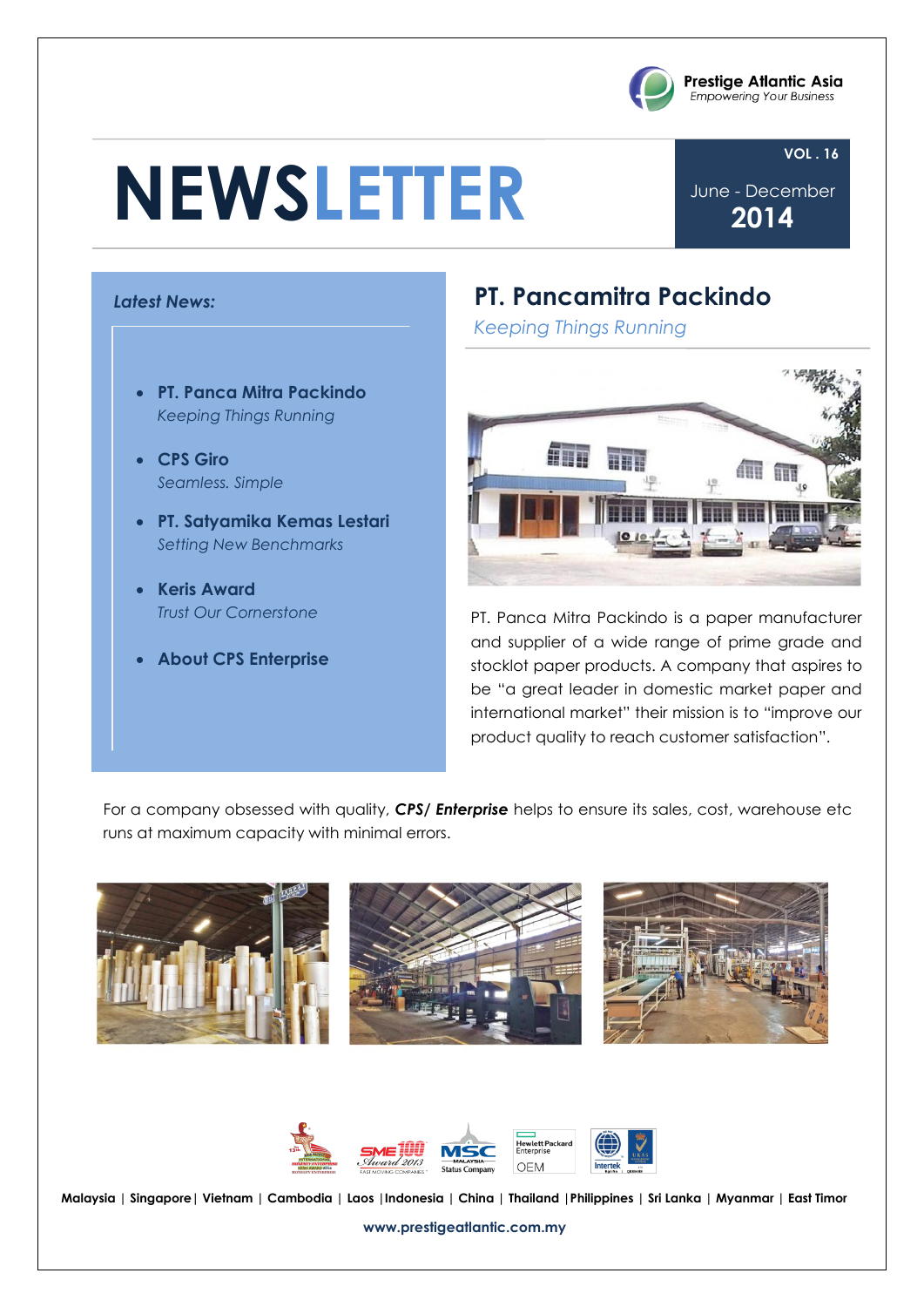## **CPS GIRO** *Seamless. Simple*

CPS GIRO has helped many companies adhers to governmental ruling regarding cheque issuance and to move its payment facilities with CPS GIRO. Result is a more seamless and integrated payment experience. We are proud that a few companies below have implemented the CPS GIRO.

MC Pack (M) Sdn. Bhd, an established paper packaging materials manufacturer and trader located at Senai, Johor Bahru, with a sales branch located at Kajang, Selangor. They manufacturer carton boxes and count Panasonic & Brothers as customers. A company of 90 employees working together towards a common goal of achieving excellence results, MC Pack prides itself in career development and company business expansion.

Kotak Malaysia (KOM) Sdn. Bhd is a wholly owned subsidiary of MUDA Holdings Berhad, a public listed company in the Kuala Lumpur Stock Exchange. Kotak Malaysia produces paper carton related packaging products, meeting both local and international markets.

UPP Holdings Limited, formerly known as United Pulp & Paper Company Limited (the "Company") was established in 1967. The Company was listed on the main board of Singapore Exchange Limited on 15 October 1980.

Muda Pasifik, a subsidiary of MUDA, a long time user of Prestige Atlantic's CPS/Enterprise for over 10 years has also adopted the CPS GIRO.

Lastly, Rengo Packaging Malaysia, a subsidiary of Rengo Co. Ltd (Japan), a manufacturer of corrugated carton boxes too has adopted the CPS GIRO.

With a recent government ruling discouraging cheques, these companies can now issue their payments via online to banks. By integrating CPS Giro and a Cheque Writer, payment is seamless, accurate and easy. Linking CPS Giro with cheque issuing makes payments to multiple easy and safe. With much value-added service such as issuing cheque without timebased month-end closing, the system allows our clients to make payments promptly and easily.

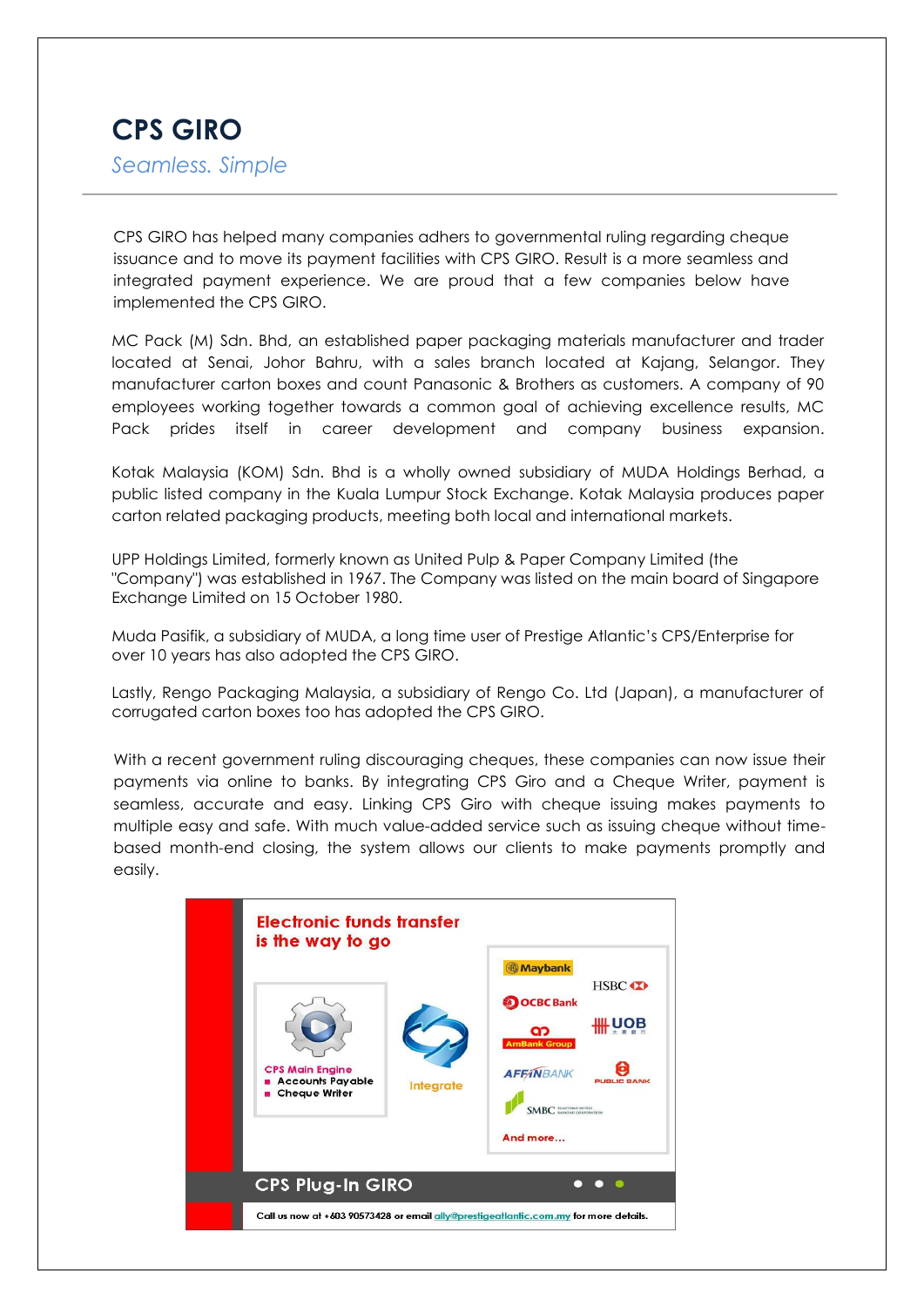# **PT. Satyamitra Kemas Lestari**

*Setting New Benchmarks*

. industries such as food and beverages, electronics, furniture, apparels, automotive and PT. Satyamitra Kemas Lestari is a packaging manufacturer located in Tangerang. With years of experiences in corrugating industry, the company is committed to set new benchmark in packaging industry by constantly strive to seek innovative, sustainable ways to better accommodate their customers. Since its founding in 2005, the company has always been working closely with all of their customers to achieve better mutual understanding. They currently serve customers who are market leaders in various households appliances.

An existing user of *CPS/ Enterprise*, the company recently linked its system to a DECC controlling software called the Challenger System. It is able to reap the benefits of a specialized corrugator scheduling and integrations system with real time results. By integrating its systems into one single engine, the company cuts out many time-consuming and ineffective overlaps. With a complicated system made simple, the front users are able to immediately start using the system.

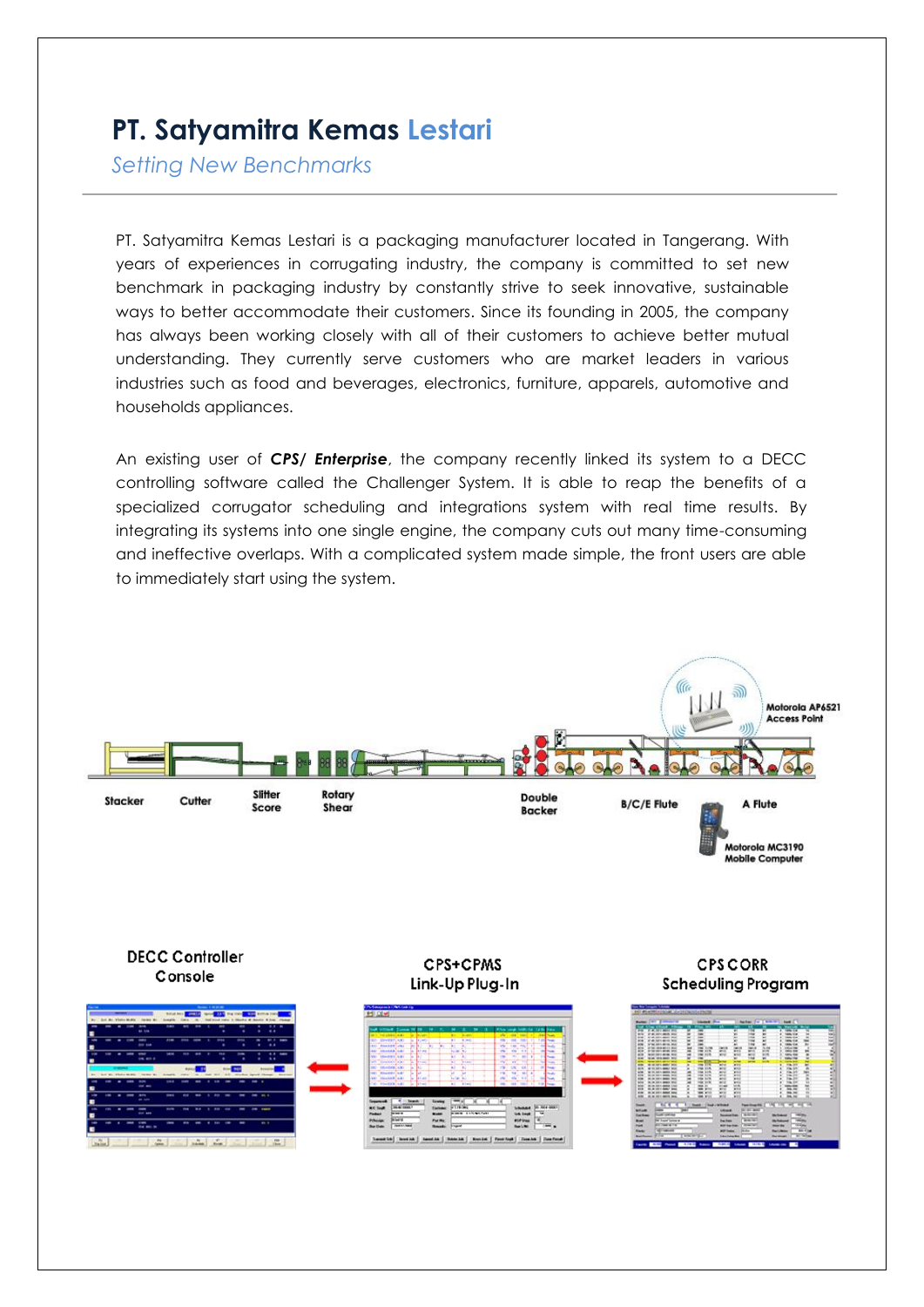## **Keris Award** *Trust Our Cornerstone*



In this commercialized society where deceits and frauds have tremendously impeded the comprehensive development of the entire industry, honesty of an enterprise has become increasingly important. Honesty represents the operating and managing style of an enterprise, its reputation as well as public image in the market. It is also a vital indicator when entrepreneurs choose their strategic partners or when consumers make their purchasing decisions. We look forward to building up an "Asia Pacific Honesty Enterprise Community", which will definitely benefit honest entrepreneurs.

Open to all public listed companies, multinational companies, government-linked companies and large Corporations and enterprises of the Asia Pacific region, the Award is given to companies with outstanding performance on individual and multiple aspects such as marketing strategies, prestigious products/ services, R&D capabilities and sales results.

Prestige Atlantic is honored to be awarded the prestigious Keris Award. With integrity and reliability as the cornerstone of our business, we are proud we are recognized by the industry with such an honor.



![](_page_3_Picture_6.jpeg)